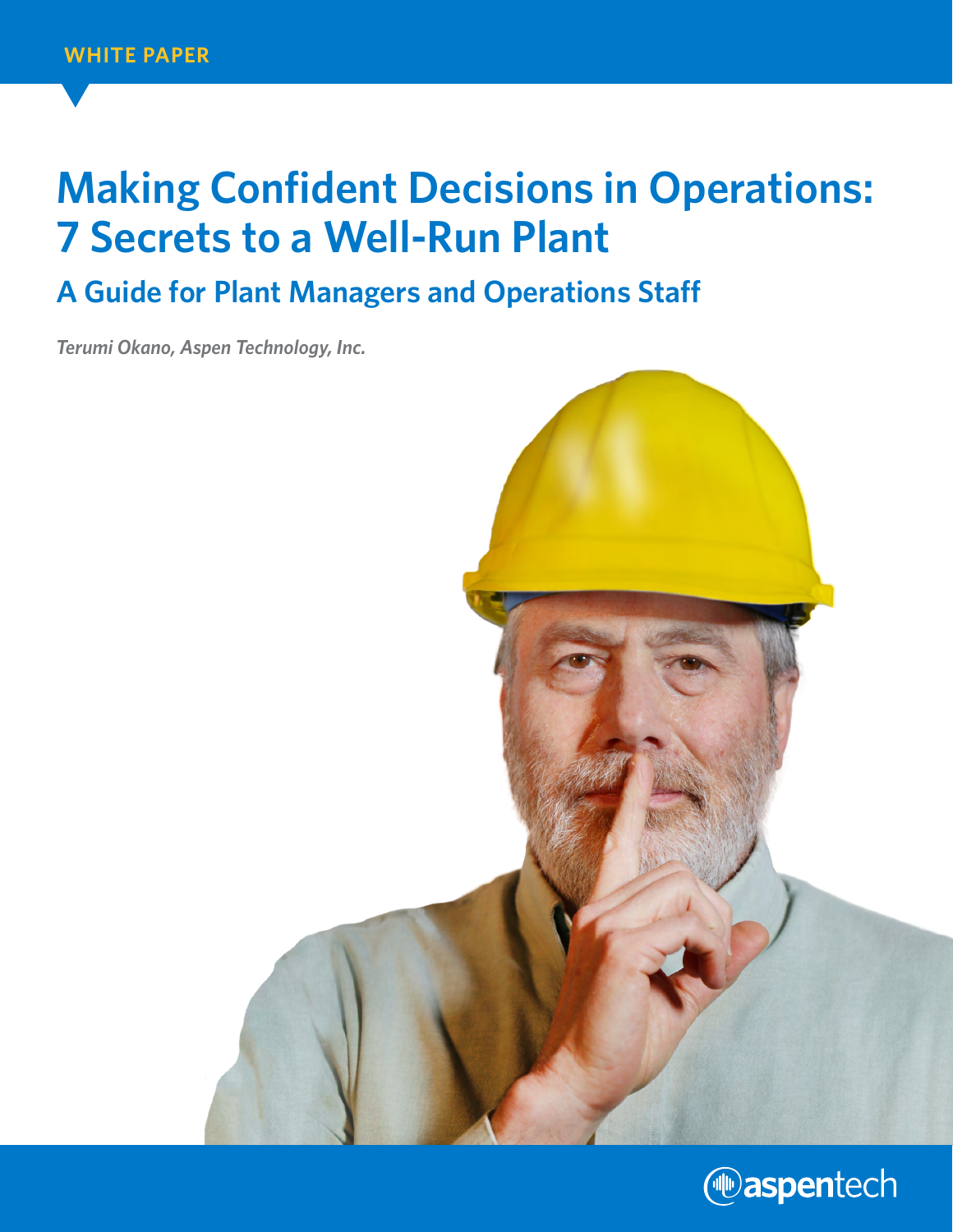Have you ever received a call in the middle of the night because of a plant operational crisis? The production engineer responsible for the process is already onsite but they really need your advice and will likely also need support from the process engineering team. You can almost see the lost revenue growing as the plant drifts further from its Key Performance Indicators (KPIs).

Detailed simulation models are likely already used by the process engineering or modeling team who support your plant in solving these kinds of complex process issues. Your production engineers certainly don't have the time to learn new software to build detailed models. What you may not know is that sophisticated modeling technology can be accessed by your team through an easy-touse, Microsoft Excel® interface. Model-based decision-making can apply to plants of nearly every type ranging from ethylene to polymers, fertilizers and specialty chemicals. The following seven secrets explain how building a model-based culture in your plant will bring clarity and continuous improvements to plant operations.

#### **Secret #1: Conceptual design models can assist plant operations.**

Secret #1: Conceptual design models can assist plant operations.<br>
Do you know how or where the design work was done for your chemical plant? If you are able<br>
to find the conceptual design work that was completed with proce Do you know how or where the design work was done for your chemical plant? If you are able to find the conceptual design work that was completed with process simulation software, you're already one step ahead. If it's been decades since the plant was built and there is no design work of your process that can be unreliable. If you have existing conceptual models of your plant, your team can use these models to simulate operational scenarios and make better decisions that will help save on energy and operating costs.

SCG Chemicals, a Thai Petrochemical company, designed a new high-density polyethylene (HDPE) manufacturing plant and saved over \$300,000 from eliminating plant trials for new HDPE grades using the same simulation model they used to design the plant. They continue to use this same model for debottlenecking similar plants.

Secret #2: Sophisticated simulation models can be used through a familiar interfaction How can a conceptual simulation model be turned into a useful tool for your plant? There are easy-to-use Excel-based tools that connect **Secret #2: Sophisticated simulation models can be used through a familiar interface.** How can a conceptual simulation model be turned into a useful tool for your plant? There are easy-to-use Excel-based tools that connect the simulation model to plant data for an accurate representation of your plant processes. Imagine your plant engineers opening up behaving as expected. Wouldn't it be great for them to be able to visualize those variables that you wish you could measure, such as the composition of your bottoms stream in the distillation column?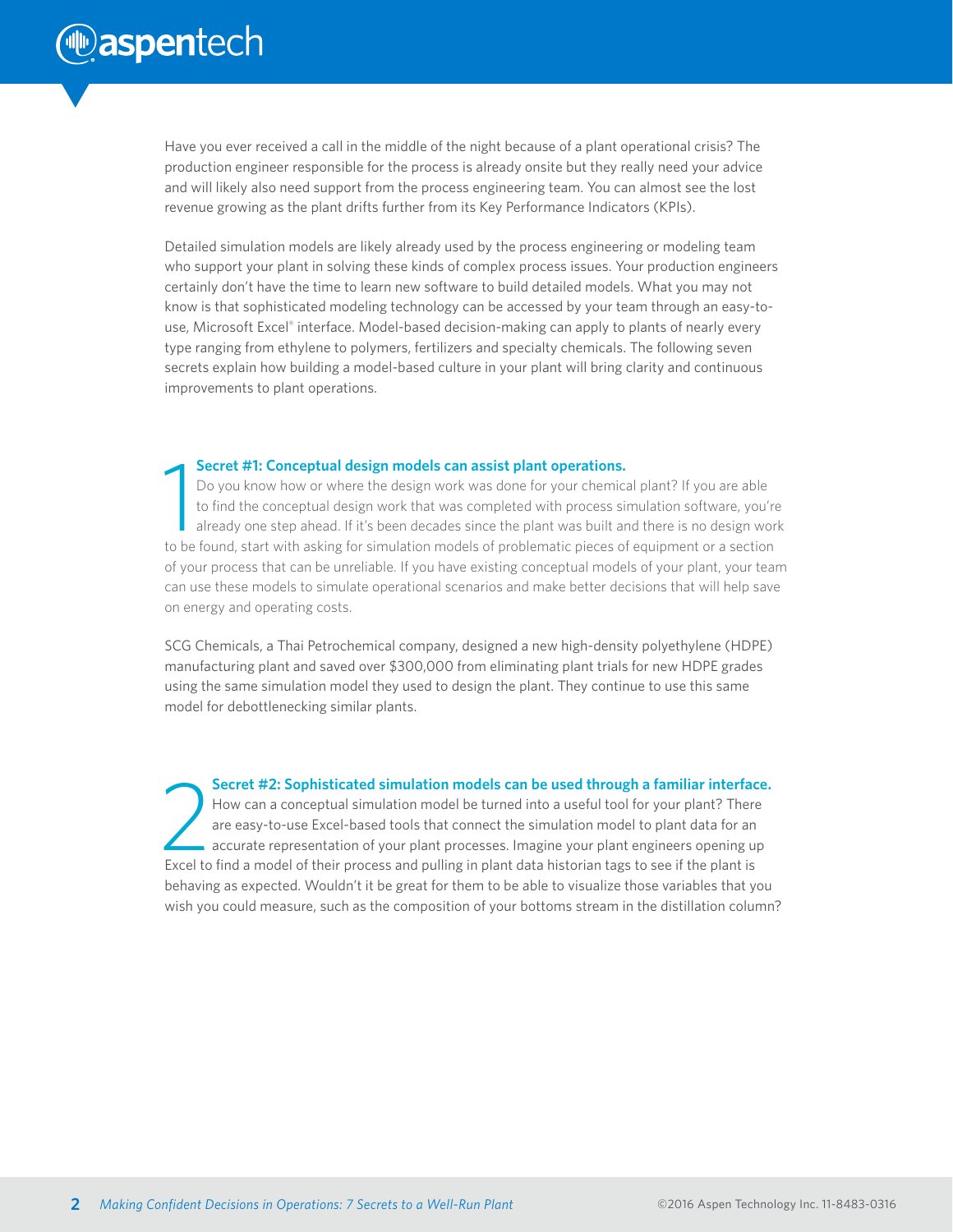### *<u></u>* aspentech

Secret #3: Simulation insights enable more effective troubleshooting.<br>
Empower your production engineers with a tool that gives them insight — and confidence —<br>
into equipment malfunction to troubleshoot faster and to prev **Secret #3: Simulation insights enable more effective troubleshooting.** Empower your production engineers with a tool that gives them insight  $-$  and confidence  $$ into equipment malfunction to troubleshoot faster and to prevent recurring issues. Brazilian chemical manufacturer Oxiteno had a mysterious pipe vibration issue in their ethanolamines find the root cause, which was unwanted vapor in the pipe. Increasing the flowrate of the bottom stream of a nearby column fixed the problem. This was not an intuitive solution as the vibrating pipe was not directly connected to the column. To gain buy-in as to why this solution would work from the engineers in the plant, a process engineer built a look-alike Distributed Control System (DCS) screen in the Excel-based tool.

For troubleshooting more challenging process issues, pulling in plant data to match what you are seeing in the plant helps find possible root causes without needing to rely solely on the modeling team's expertise.

#### Secret #4: Run the plant closer to its optimal setpoints with process simulation.<br>All chemical assets are designed and operated with constraints. Rigorous process modeli<br>capabilities can help your engineers understand how **Secret #4: Run the plant closer to its optimal setpoints with process simulation.** All chemical assets are designed and operated with constraints. Rigorous process modeling capabilities can help your engineers understand how to operate optimally within the limitations of the asset. When operational changes occur, production staff can develop an the plant as close as possible to optimal setpoints improves efficiency and can generate significant savings for the plant, boosting the bottom line.

Secret #5: Model-based decision-making builds confidence and improves plant<br>uptime.<br>This Excel-based process simulation tool can go beyond helping your team meet producti<br>targets and help you achieve continuous process imp **Secret #5: Model-based decision-making builds confidence and improves plant uptime.** This Excel-based process simulation tool can go beyond helping your team meet production targets and help you achieve continuous process improvement. Model-based decisionfurther plant improvements. Your team will start coming up with innovative ways to run the plant more efficiently and improve your bottom line.

Innovation typically comes at a price, but in this case the production engineers can run operational tests or process improvement studies within the simulation tool, not in the plant itself. So the risk of having unintended negative consequences by changing process setpoints is much smaller. Without a model, it's difficult to know what effect changing process variables will have upstream or downstream of the process. By doing case studies within the model, you can find these correlations without risk and find innovative ideas to positively affect plant productivity and uptime.

### **Find innovative ideas to positively affect plant productivity and uptime.**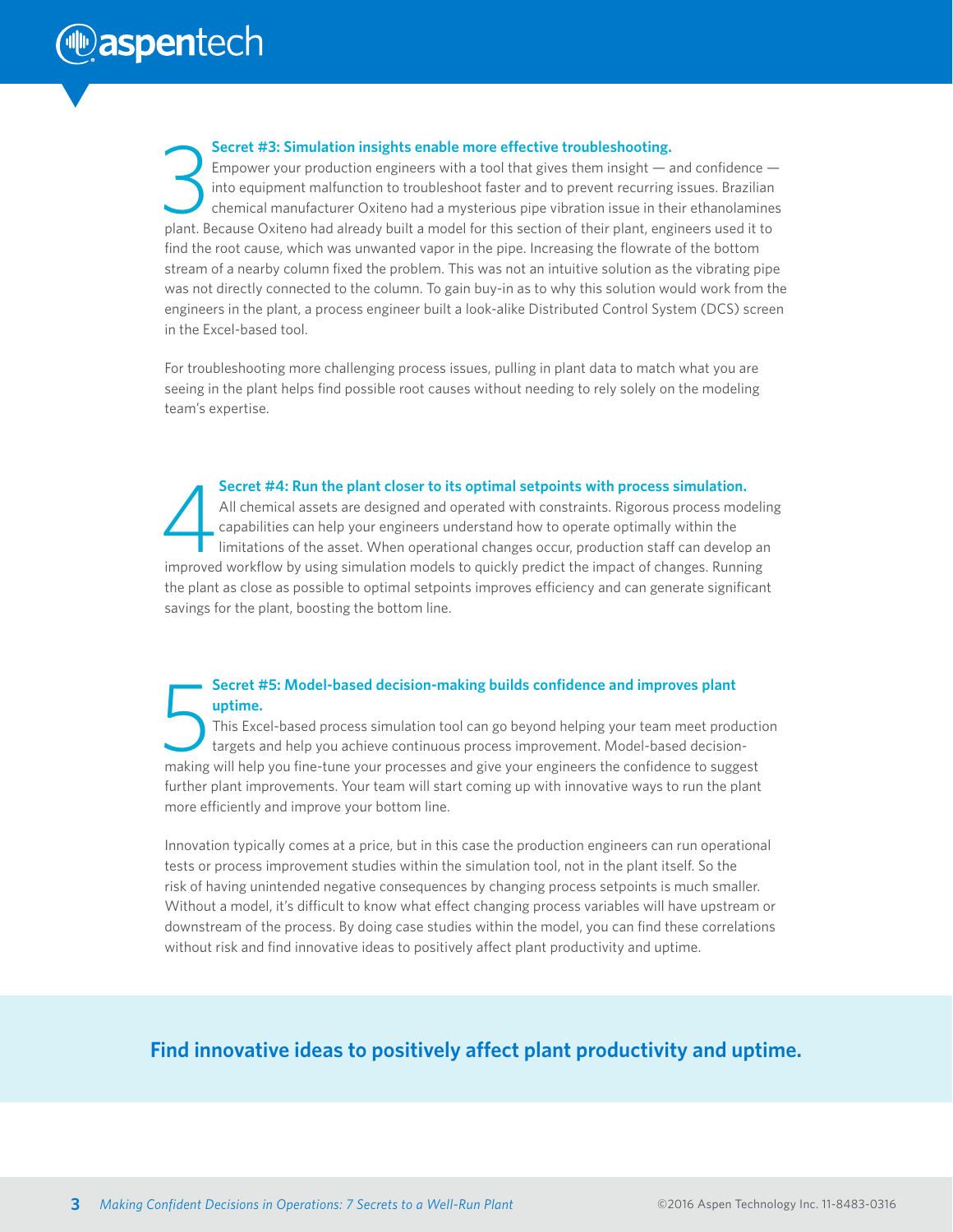### **COM** aspentech

Secret #6: Calculating and tracking inferential variables can lower plant maintenance costs. When important variables can't be measured, plant maintenance needs to happen more frequently to ensure reliable operations. Meas **Secret #6: Calculating and tracking inferential variables can lower plant maintenance costs.**When important variables can't be measured, plant maintenance needs to happen more frequently to ensure reliable operations. Measuring the temperature at different points inside different unit equipment, or even just a piece of pipe, can be challenging. But what monitor the fouling in your heat exchanger to know the best time to service it instead of guessing? What about the ability to see whether or not your column efficiency is up to snuff? Using the right software tools you can monitor these inferential variables to gauge equipment performance and determine the optimal maintenance schedule.

#### **Secret #7: Make the most of revamps and debottlenecking projects.**

Secret #7: Make the most of revamps and debottlenecking projects.<br>By using process modeling software to aid the manufacturing and operations teams, plar<br>personnel can develop a very good sense of optimal operating setpoint By using process modeling software to aid the manufacturing and operations teams, plant personnel can develop a very good sense of optimal operating setpoints and where the plant bottlenecks exist. When it comes time for a revamp or debottlenecking project, the models projects would bring the most value to the plant. These models will allow you to quickly screen the alternatives to help you focus your efforts on projects with the most impact.

Reliance Industries, an Indian conglomerate holding company, demonstrated how much money can be saved from a revamp project. Reliance had an issue with their benzene-toluene separation unit, and the vendor was unable to offer a solution to the underperforming column. Poor tower efficiency (55% vs. 76% in design) was found to be the root cause, and they also found the column to be hydraulically limited. Reliance used their simulation model to confirm that reconfiguring a spare column to be in series with the underperforming column was a viable solution, which resulted in a savings of \$2.4 million dollars a year. Another benefit they saw was being able to solve this problem in-house, avoiding costs and delays associated with getting help from an outside expert.

Solve more problems in-house, **avoid costs and delays** associated with getting help from an outside expert.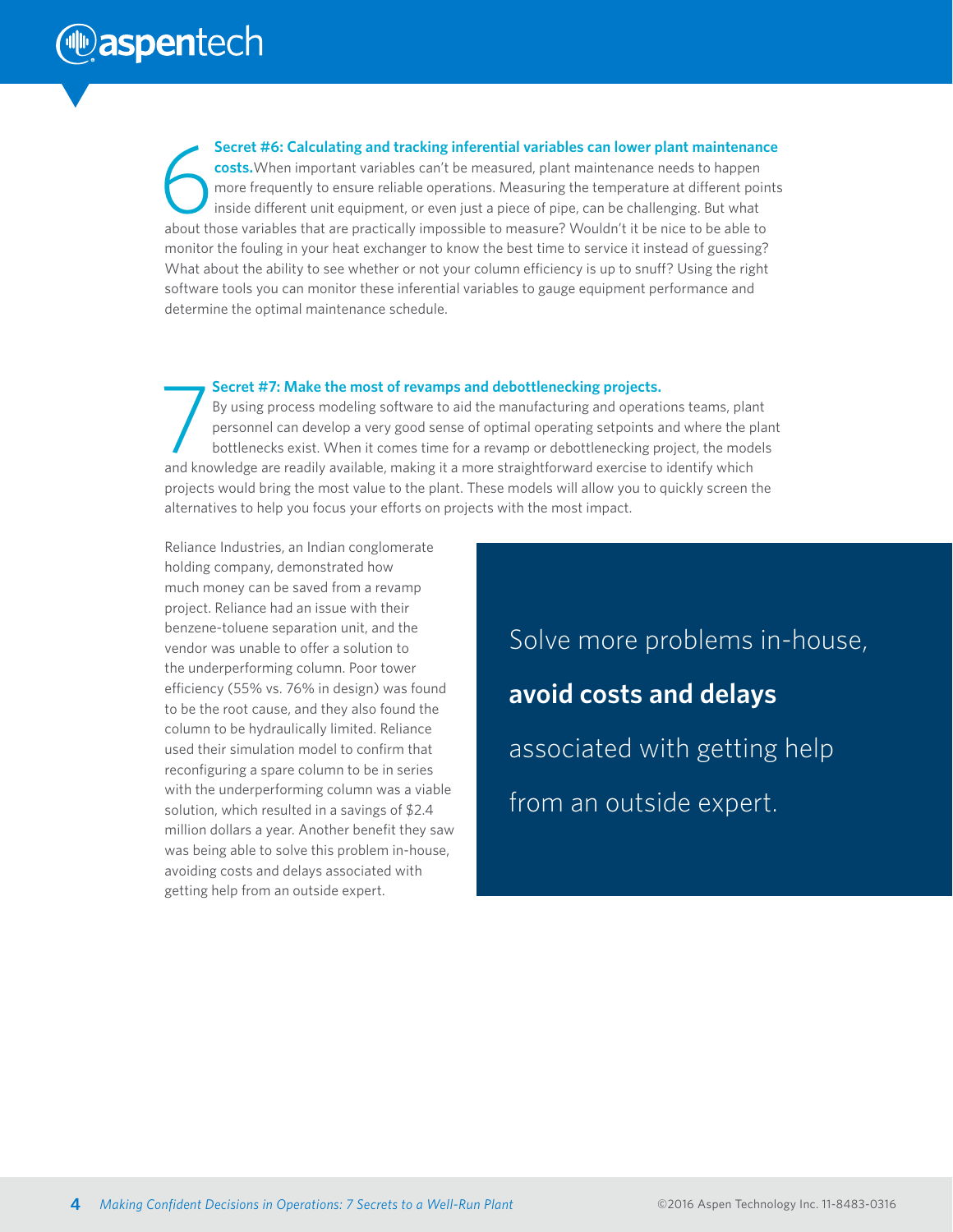## **The aspentech**

### Selecting Software for Model-Based Decision-Making

Based on these seven secrets, you now know process simulation software can help you build a model-based culture to improve plant operations. Multi-national polyolefin manufacturer LyondellBasell used such software to achieve its corporate goal of a 2% energy reduction per year through modeling its utilities. Likewise Hanhwa Chemical, a Korean company experiencing low production rates and suboptimal product quality in their lowdensity polyethylene (LDPE) process, increased their production rate by seven percent through better plant insight. Clearly, there are good commercial reasons behind the rapid adoption of building a model-based culture in plant operations.

Hanhwa Chemical **increased LDPE production** rates through better plant insight by

Here is a list of suggested features to look for when searching for the right software for model-based decision-making in plant operations:

- A process simulator which can accurately model all of your processes (consider physical property databases, custom modeling, gas/liquid/solids modeling as applicable)
- A simulator integrated with safety (ability to model Pressure Sizing Valves and Flares)
- Simulations that can be linked to plant data, live or on-demand
- Easy-to-use interface for production engineers and operators
- The ability to hide any proprietary information around the models (if needed for your process)
- Custom tables for easy reporting

The tool of choice used by 19 out of the top 20 chemical companies for chemical process simulation is Aspen Plus®. Aspen Plus has a Microsoft Excel-based tool which links process simulation models to plant data. The tool can be used to deploy process simulation models to non-engineers and no programming knowledge is required to use it. The benefits are hard to miss: Model-based decisionmaking enables a level of collaborative decision-making between process engineers and production personnel that is both efficient and innovative.

To learn more about using Aspen Plus models in operations through an Excel interface, check out this blog series starting with the **[7 Secrets to a Well-Run Plant: Part 1](https://www.linkedin.com/pulse/secret-1-conceptual-design-models-can-assist-plant-okano-pe)**.